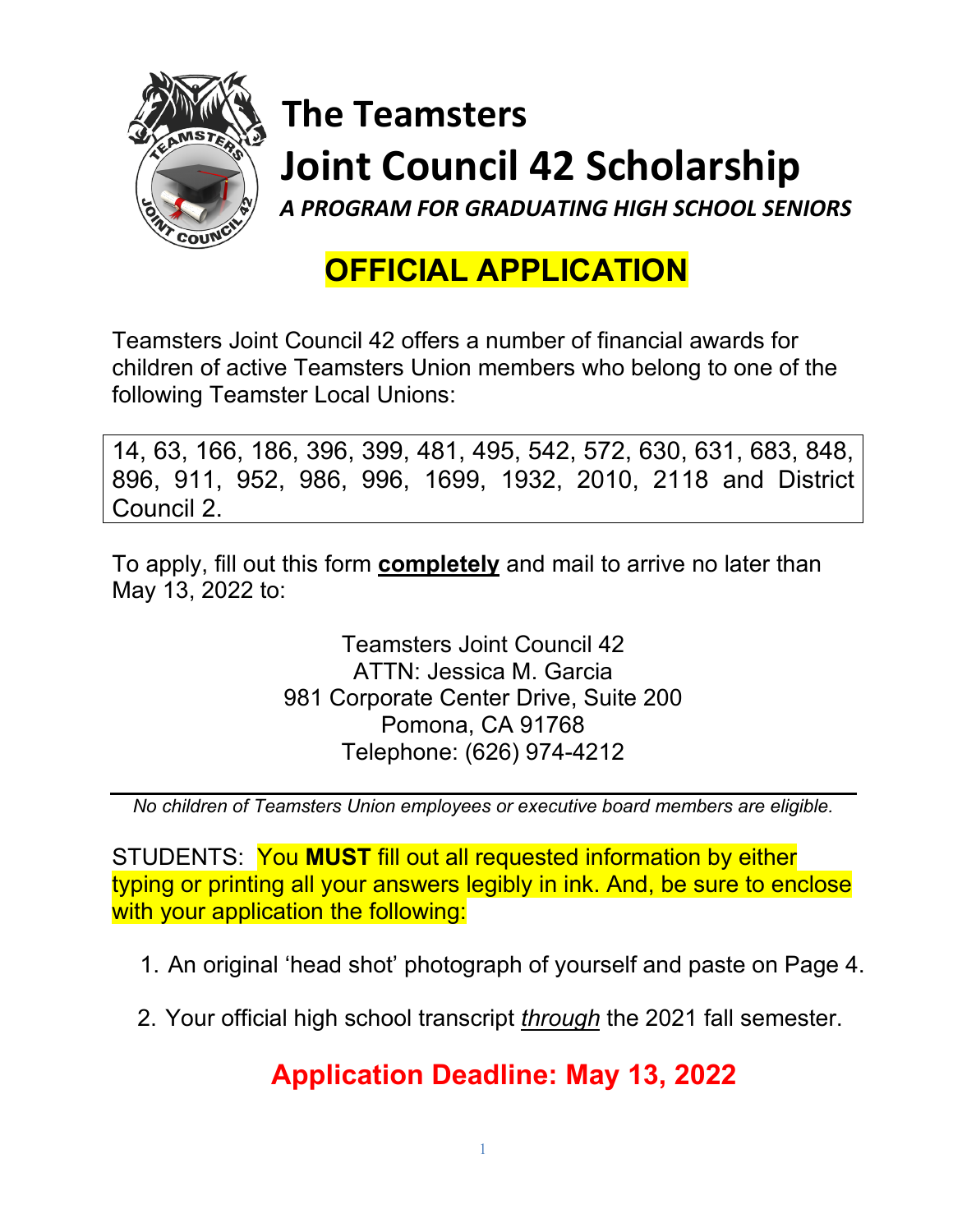

## 1. **Teamster Parent Information:**

| First Name _________________________ Last Name __________________________ MI ____ |                        |
|-----------------------------------------------------------------------------------|------------------------|
|                                                                                   |                        |
|                                                                                   |                        |
|                                                                                   |                        |
| Email Address ________________________                                            |                        |
|                                                                                   |                        |
|                                                                                   |                        |
| Social Security # ____________________________ Local Union # _______________      |                        |
| 2. Student Information:                                                           |                        |
|                                                                                   |                        |
| Home Address (if different from parent's address) _______________________________ |                        |
|                                                                                   |                        |
|                                                                                   |                        |
|                                                                                   |                        |
| $Sex$ M F Date of Birth $/$                                                       |                        |
|                                                                                   |                        |
| High School Phone (_____)_____________________GPA ______________                  |                        |
|                                                                                   |                        |
|                                                                                   | Continue $\rightarrow$ |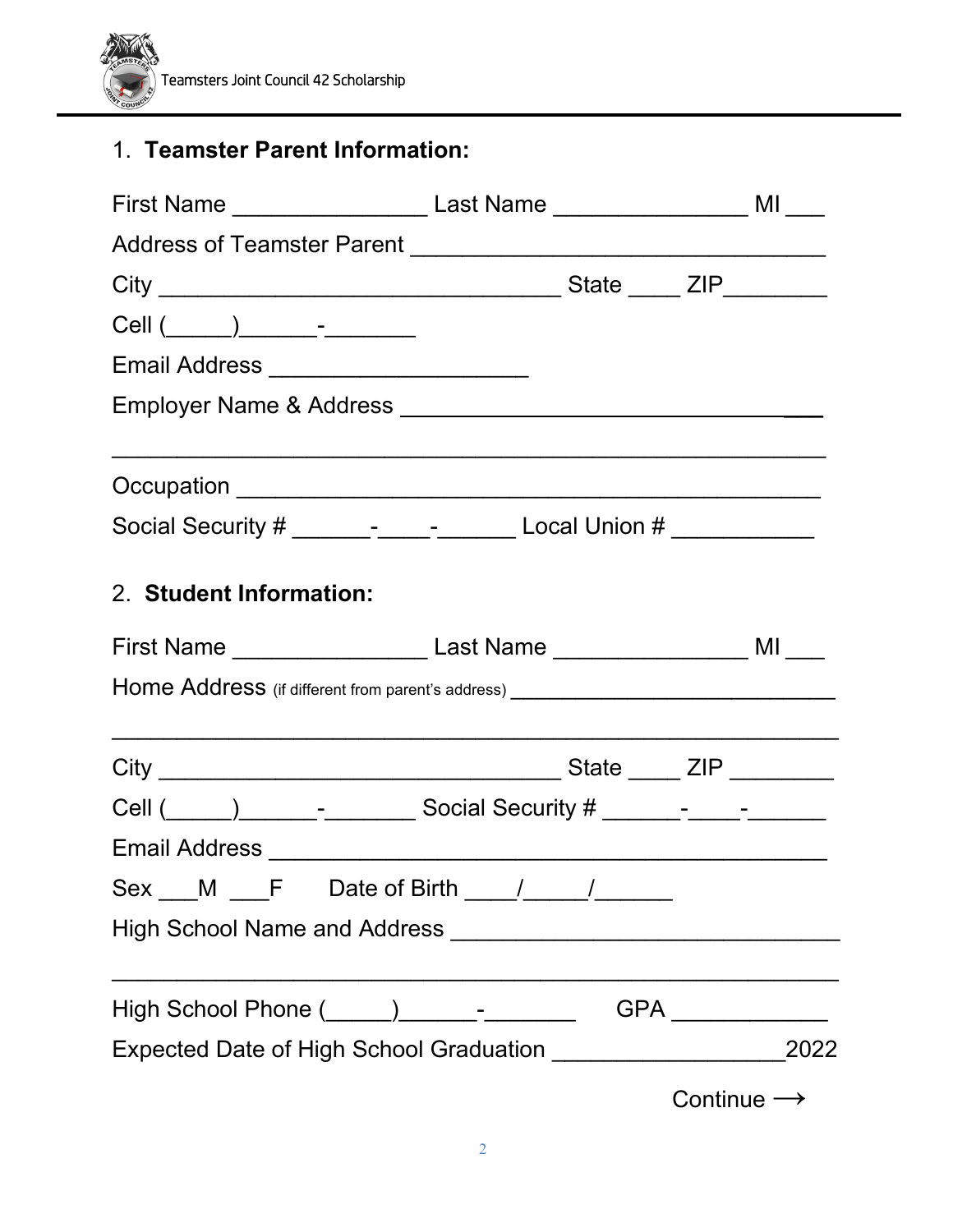#### 3. **List College Preferences:**

| <b>Name</b> | City/St |
|-------------|---------|
| <b>Name</b> | City/St |
| <b>Name</b> | City/St |

Anticipated Major or Field of Study **Anticipated Major or Field of Study** 

List school-related extracurricular activities (including, but not limited to, athletics, student government, clubs) *(Use space provided only and no attachments, please)* \_\_\_\_\_\_\_\_\_\_\_\_\_\_\_\_\_\_\_\_\_\_\_\_\_\_\_\_\_\_\_\_\_\_\_\_\_\_\_\_\_\_\_\_\_\_\_\_\_\_\_\_\_\_\_\_\_

\_\_\_\_\_\_\_\_\_\_\_\_\_\_\_\_\_\_\_\_\_\_\_\_\_\_\_\_\_\_\_\_\_\_\_\_\_\_\_\_\_\_\_\_\_\_\_\_\_\_\_\_\_\_\_\_\_

\_\_\_\_\_\_\_\_\_\_\_\_\_\_\_\_\_\_\_\_\_\_\_\_\_\_\_\_\_\_\_\_\_\_\_\_\_\_\_\_\_\_\_\_\_\_\_\_\_\_\_\_\_\_\_\_\_

\_\_\_\_\_\_\_\_\_\_\_\_\_\_\_\_\_\_\_\_\_\_\_\_\_\_\_\_\_\_\_\_\_\_\_\_\_\_\_\_\_\_\_\_\_\_\_\_\_\_\_\_\_

### 4. **Short Essay Questions:**

What is your greatest accomplishment in high school? *(Use space provided only and no attachments, please.)*

\_\_\_\_\_\_\_\_\_\_\_\_\_\_\_\_\_\_\_\_\_\_\_\_\_\_\_\_\_\_\_\_\_\_\_\_\_\_\_\_\_\_\_\_\_\_\_\_\_\_\_\_\_\_\_\_\_

\_\_\_\_\_\_\_\_\_\_\_\_\_\_\_\_\_\_\_\_\_\_\_\_\_\_\_\_\_\_\_\_\_\_\_\_\_\_\_\_\_\_\_\_\_\_\_\_\_\_\_\_\_\_\_\_\_

\_\_\_\_\_\_\_\_\_\_\_\_\_\_\_\_\_\_\_\_\_\_\_\_\_\_\_\_\_\_\_\_\_\_\_\_\_\_\_\_\_\_\_\_\_\_\_\_\_\_\_\_\_\_\_\_\_

\_\_\_\_\_\_\_\_\_\_\_\_\_\_\_\_\_\_\_\_\_\_\_\_\_\_\_\_\_\_\_\_\_\_\_\_\_\_\_\_\_\_\_\_\_\_\_\_\_\_\_\_\_\_\_\_\_

What is the value of a college education? (Use space provided only and no attachments, *please.)* \_\_\_\_\_\_\_\_\_\_\_\_\_\_\_\_\_\_\_\_\_\_\_\_\_\_\_\_\_\_\_\_\_\_\_\_\_\_\_\_\_\_\_\_\_\_\_\_\_\_\_\_\_\_\_\_\_

\_\_\_\_\_\_\_\_\_\_\_\_\_\_\_\_\_\_\_\_\_\_\_\_\_\_\_\_\_\_\_\_\_\_\_\_\_\_\_\_\_\_\_\_\_\_\_\_\_\_\_\_\_\_\_\_\_

\_\_\_\_\_\_\_\_\_\_\_\_\_\_\_\_\_\_\_\_\_\_\_\_\_\_\_\_\_\_\_\_\_\_\_\_\_\_\_\_\_\_\_\_\_\_\_\_\_\_\_\_\_\_\_\_\_

\_\_\_\_\_\_\_\_\_\_\_\_\_\_\_\_\_\_\_\_\_\_\_\_\_\_\_\_\_\_\_\_\_\_\_\_\_\_\_\_\_\_\_\_\_\_\_\_\_\_\_\_\_\_\_\_\_

\_\_\_\_\_\_\_\_\_\_\_\_\_\_\_\_\_\_\_\_\_\_\_\_\_\_\_\_\_\_\_\_\_\_\_\_\_\_\_\_\_\_\_\_\_\_\_\_\_\_\_\_\_\_\_\_\_

Continue  $\rightarrow$